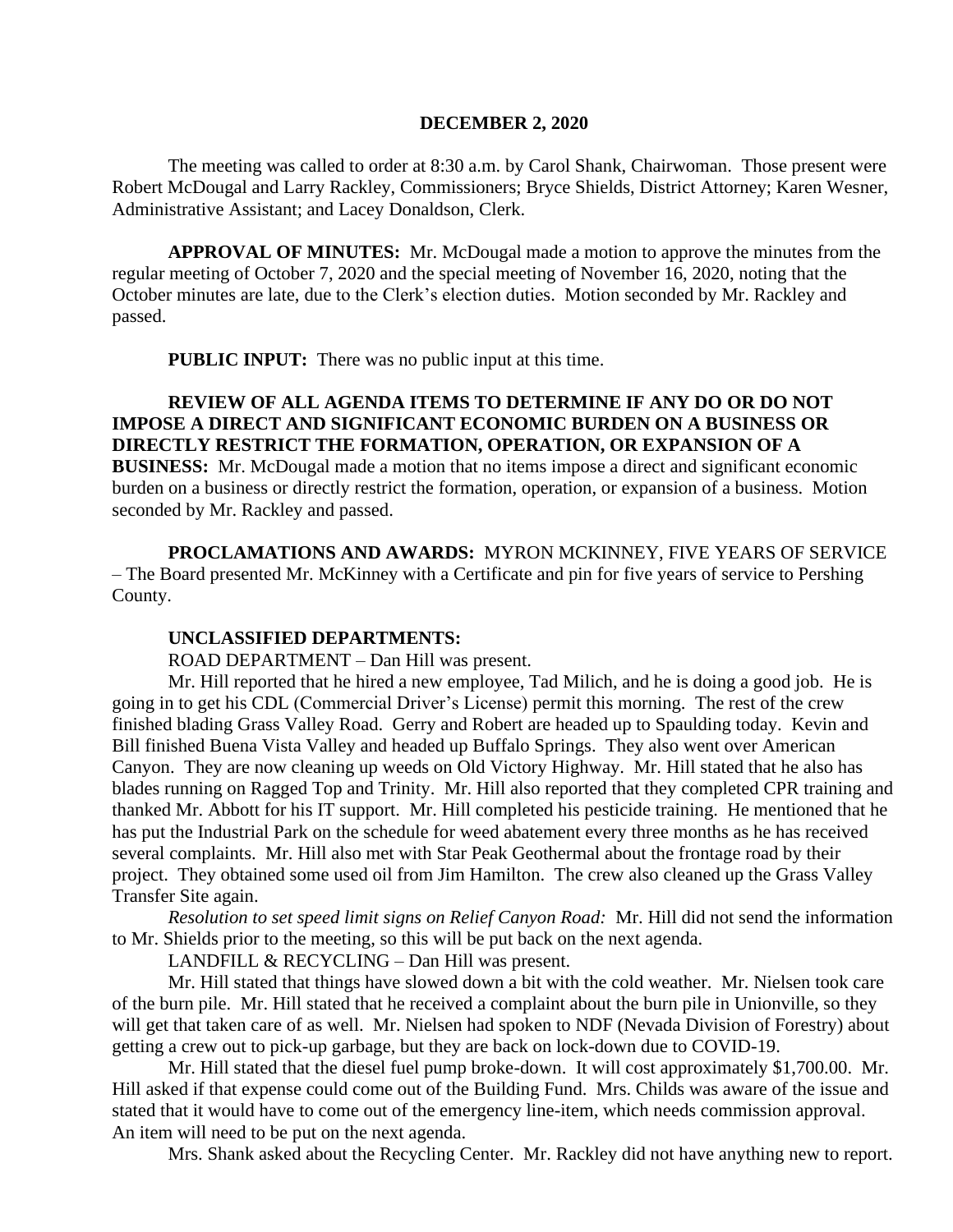SENIOR CENTER/VOLUNTEER COORDINATOR – Mr. Rackley stated that they had planned on opening the first week of December, but that date has been pushed until the first of the year due to an increase in COVID-19 cases. They have been delivering meals to approximately 38 people every day. They have received two applications for the Director position and the bus driver position.

BUILDINGS AND GROUNDS – John Handka was present.

Mr. Handka reported that the new roof has been put on the Deputy house in Imlay. The windows should be done within the next two weeks. The crew has been putting up Christmas lights and the town tree is up. There has been some vandalism to some of the lights. Mr. Handka has reported it to the City Police and the Sheriff's office.

*Discussion regarding installing a generator at the Community Center:* Mr. Handka met with Bruce and Jeremy Hudson of BSL Electric last week to look at options to place a generator at the Community Center. It is doable and they would like to tie it into the solar system. The cost will be approximately \$95,000.00.

The Board felt that with the Community Center being the emergency over-flow for the Hospital, this is an important expenditure.

*Upgrade of electrical system with CARES Act Funding:* Mrs. Shank clarified that this item is for the Senior Center. Mrs. Childs asked how we would justify this expense with the CARES funding, since the Center isn't even open right now. They are very strict and didn't even allow the refrigerated truck expense. Mrs. Shank suggested that this item be put in the Building Fund budget for next year.

GRASS VALLEY FIRE – Mr. Rackley read a written report submitted by Mr. Burke. They are receiving a lower than normal amount of calls. They currently have 13 members and 2 waiting for approval. They burned the waste pile at the transfer site. They have been conducting weekly training with COVID precautions in place.

EMERGENCY MANAGEMENT – Mr. Rackley continued with Mr. Burke's report. Mr. Burke continues working on the Tier I vaccination plan. He is still waiting on a response from the Prison. Vaccinations have been ordered and should arrive in mid to late December. He has also been working on the Tier II vaccination plan. The firefighter turnouts are being ordered. The PPE stockpile has been purchased and is in storage. A fogger disinfection unit has been ordered. Hand sanitizer stations were ordered and installed by Mr. Handka. The washers and dryers for the fire departments have almost all been delivered. Pershing County is now listed in the Red category for COVID cases, with many of those cases being at the Prison.

COMMUNITY CENTER – Mrs. McKay submitted a written report, which was read by Mr. McDougal. Most of the Christmas events for December have been cancelled.

IT DEPARTMENT – Justin Abbott was present.

Mr. Abbott reported that things have slowed down around the county offices, allowing him to catch up on other things. He has been doing a lot of troubleshooting on email connections. FCC Communications will be out next week to start work on the upgrades to the audio/video in the Commission Room and the rest of the Courthouse. Mr. Abbott has also started researching items for the next budget cycle.

Mr. McDougal stated that the Assessor has asked for an answering machine/voice mail system in her office. He stated that if the phone system is going to be replaced next year, he would like a fairly cheap solution. Mr. Abbott stated that there is no easy solution for this with our current system. We would definitely need to call AT&T. Mr. McDougal asked if Mr. Abbott could obtain a cost estimate from AT&T. Mrs. Shank also suggested contacting CC Communications.

Mr. McDougal also asked if Mr. Abbott had any more information about the Broadband Reverse Auction. Mr. Abbott stated that the auction has ended, and he believes it is all posted on the website.

ECONOMIC DEVELOPMENT – Heidi Lusby-Angvick was present.

Mrs. Lusby-Angvick gave the Board the Brownfield Grant Report #13 for the month of October. The first public visioning workshop was held on Monday. Mrs. Lusby-Angvick was happy with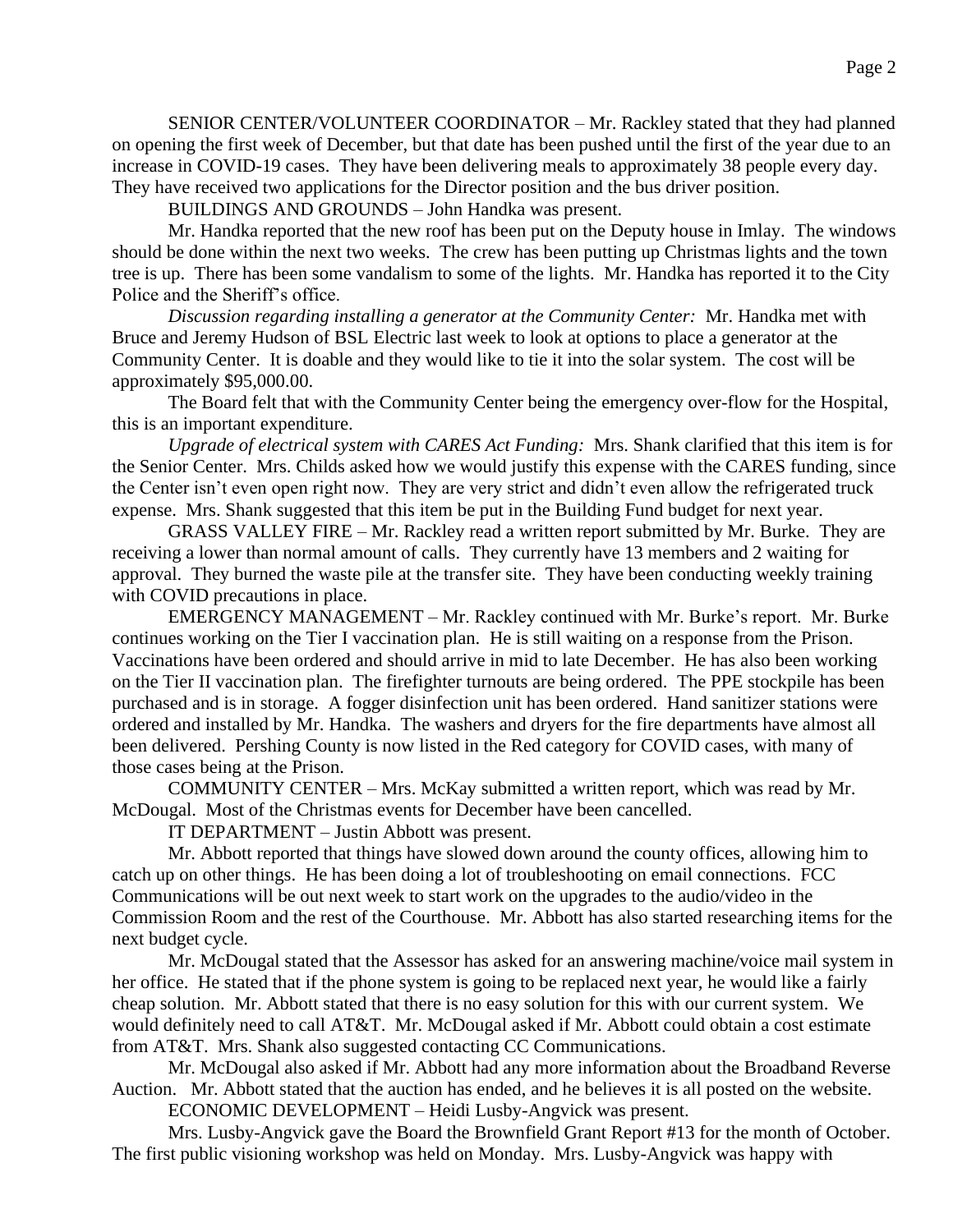attendance, but wished more local businesses on Main Street would have participated. The next workshop is December  $11<sup>th</sup>$ . It was noted that there was a lot of participation by the local real estate brokers. Mr. McDougal stated that he is going to push the Rec Board on moving forward with a new pool and thinks it should be part of our SEDS (Social and Economic Development Strategies).

Mrs. Lusby-Angvick spoke about three new projects that will be bringing up to 500 jobs to the area once construction is complete.

Mrs. Lusby-Angvick is still working with the Build Nevada Core Project. They are working on the scheduling for the next session. There is a team meeting with the Brownfield committee today. We received a grant from NDEP (Nevada Division of Environmental Protection) for clean-up of the Main Street fire. Mrs. Lusby-Angvick stated that they are trying to work with the owners of the buildings. The University and Cooperative Extension have put together the Nevada Economic Assessment Project. Its aim is to provide County, State, and Federal agencies with quantitative and qualitative baseline data and general analysis to better understand trends from each counties' demographic, social, economic, fiscal and environmental characteristics. The data can be used for land use and project planning, grant writing and overall policy investment. Jan Morrison in Humboldt is already using their assessment and asked where we were at with ours. Mrs. Lusby-Angvick was unaware of the project and Pershing County was on the list for maybe next summer. Mrs. Lusby-Angvick and Ms. Morrison called the program director and we have been moved to the front of the list.

PUBLIC DEFENDER – A written report was submitted by Mr. Cochran.

CODE ENFORCMENT – A written report was submitted by Mrs. Machado.

LOVELOCK FIRE – Mr. Rackley spoke about the Fire Inspector position. No one has applied. He spoke with Chief Wilcox and Mike Heidemann and they would like the County to give the stipend to the Fire Department and they will take care of it. An item will be put on the next agenda.

## **ELECTED DEPARTMENTS:**

LACEY DONALDSON, CLERK-TREASURER – Mrs. Donaldson stated that she didn't have anything to report. The office is finally starting to quiet down and get back to normal.

RENE CHILDS, RECORDER-AUDITOR – Mrs. Childs gave the Board the monthly reports.

LAUREEN BASSO-CERINI, ASSESSOR – *Approval to extend the advertisement for the* 

*Administrative Clerk I/II/Appraiser position until filled:* Mr. Rackley made a motion to approve extending the advertisement for the vacant positions in the Assessor's office until filled. Motion seconded by Mr. McDougal and passed.

Ms. Basso-Cerini submitted a written report.

JERRY ALLEN, SHERIFF – Sheriff Allen reported that they currently have 18 inmates in custody. He will be contacting the various jurisdictions to put a stop to check-ins, as they don't have room to segregate.

*Approval to purchase customized face masks for the Sheriff's Office at a cost of \$515.00 and purchase of a pressurized sanitation washer for the building with CDC approved sanitizer for mitigation of COVID-19 virus as well as other viruses and bacteria at a cost of \$2,450.00:* Mrs. Shank stated that masks are an approved expense with the CARES funding. Sheriff Allen gave the Board pictures of the masks that will be ordered. Sheriff Allen stated that they only need 60, but it is more cost effective to order 100. Sheriff Allen also stated that the ones given to the County by the State are to small for some of the deputies. Regarding the pressurized sanitation washer, Sheriff Allen has already ordered one for the Jail using Commissary Funds; however, it can only be used for the inmates. Mr. McDougal stated that Sean Burke had mentioned purchasing a fogger sanitation unit. He asked if they are similar devices and are both needed. Sheriff Allen stated that he would use the sanitation washer for the remainder of his building and for all their vehicles. It would be used daily. The fogger unit could be used at the Community Center or Senior Center as needed. Mr. Burke stated that he is not confident that they will get the ones he ordered in a timely manner as they are backordered.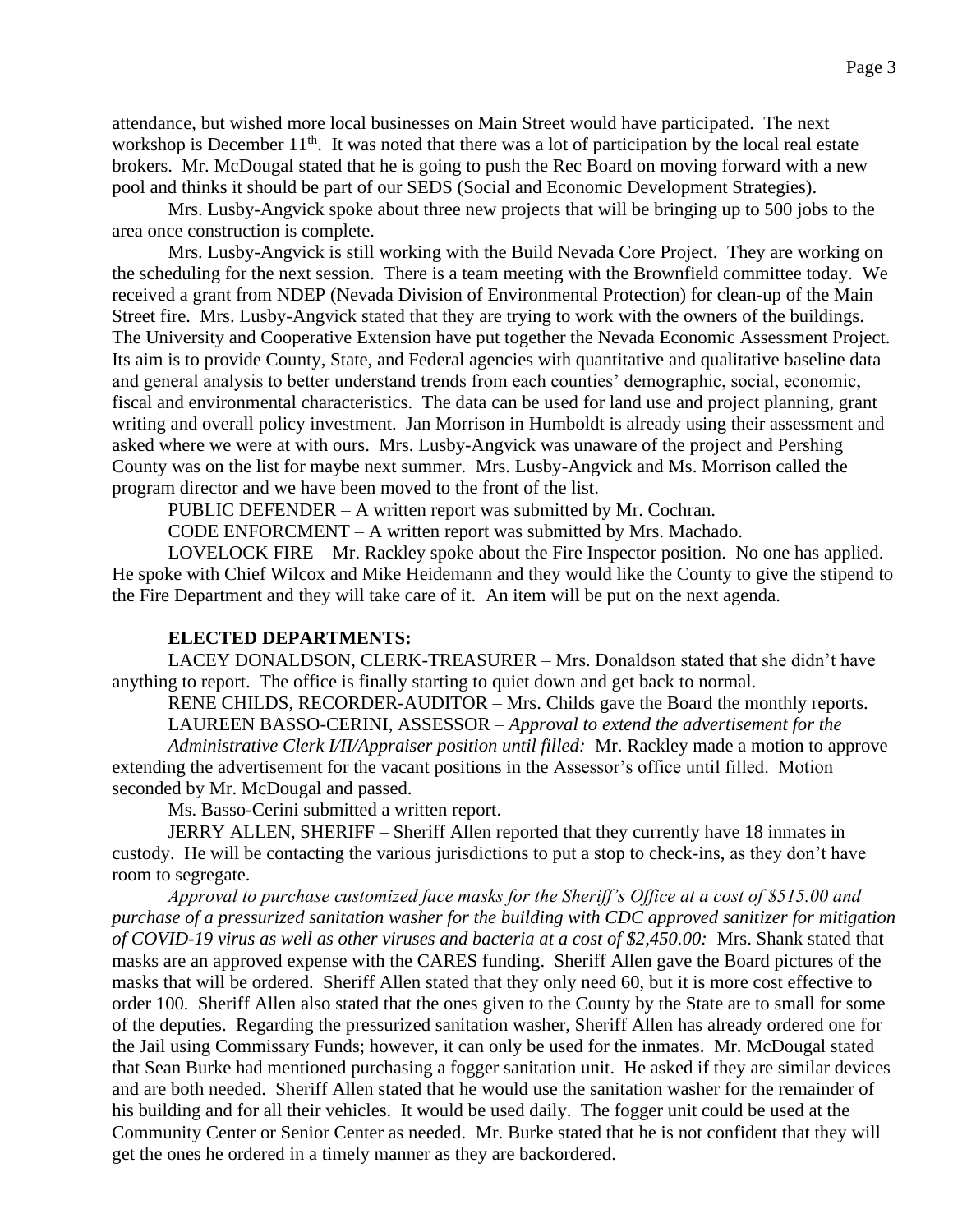Mr. Rackley made a motion to approve the purchase of customized face masks and a pressurized sanitation washer for the Sheriff's office as presented. Motion seconded by Mr. McDougal and passed.

**UPDATE ON PROGRESS OF SITE LOCATION, DESIGN, FUNDING, AMENITIES AND CONSTRUCTION OF FUTURE LAW ENFORCEMENT CENTER; DISCUSSION REGARDING MOVING JUSTICE COURT TO NEW LAW ENFORCEMENT CENTER AND OTHER OFFICE SPACE AVAILABLE:** Mr. Shields stated that he has the purchase agreement in his office and will bring it down for signature. He also spoke about the office space for the new facility. Judge Stephens didn't feel any space was needed for Justice Court at the new facility. She asked what other offices might move over there. Mr. McDougal stated that they had discussed IT being in the new building. There was discussion about video conferencing for inmates, so they don't necessarily need to be transferred.

**DERBY FIELD AIRPORT:** Mr. Rackley stated that we have all the necessary signatures on the lease agreement for the fuel tank and equipment space.

Mrs. Shank asked about the hanger agreements. Mr. Rackley stated that Armstrong will review them if necessary. Mr. Shields will contact them.

**APPROVAL OF MEMORANDUM OF UNDERSTANDING (MOU) BETWEEN STATE OF NEVADA OFFICE OF THE LABOR COMMISSIONER AND PUBLIC/AWARDING BODY, PERSHING COUNTY, RELATING TO LAWS AND REGULATIONS GOVERNING PUBLIC WORKS PROJECTS AND THE PAYMENT OF PREVAILING WAGE PURSUANT TO NRS 338.010:** Mr. Shields stated that he has been in contact with the Labor Commissioner's office. An opinion from the Attorney General's office is needed to clarify the extent to which counties are obligated under the recent change in the law to contract with third parties to keep track of prevailing wage information. He was told by one party from the Labor Commissioner's office that Pershing County is obligated to contract with LCP Tracker. Mr. Shields doesn't think the State of Nevada can tell a county what third party entity to enter a contract with. Mr. Shields contacted the AG's office and he is waiting for a response.

**CARES FUNDING:** APPROVAL OF EXPENDITURES; UPDATE FROM EMERGENCY MANAGEMENT RELATING TO THE COVID-19 – Sean Burke stated that he is still working on making the approved purchases. Some of the items are backordered. The Pershing County Board of Health will be meeting this afternoon. Mr. Burke stated that they will be discussing Tier I vaccine distribution. They have ordered 513 doses. They have accounted for the Prison, but they have still not responded as to whether they will participate.

**REPORT FROM LEGAL COUNSEL:** Mr. Shields did not have anything to report.

**REPORT FROM ADMINISTRATIVE ASSISTANT/HR REP:** Mrs. Wesner did not have anything to report.

**ITEMS FOR FUTURE AGENDAS:** Mr. McDougal would like the Board to consider renaming the frontage road just after the turnoff at Marker Lane to Duncan Road.

**CORRESPONDENCE:** There was no additional correspondence discussed.

**PLANNING AND BUILDING DEPARTMENT / IMLAY WATER:** Mr. Evans submitted a written report.